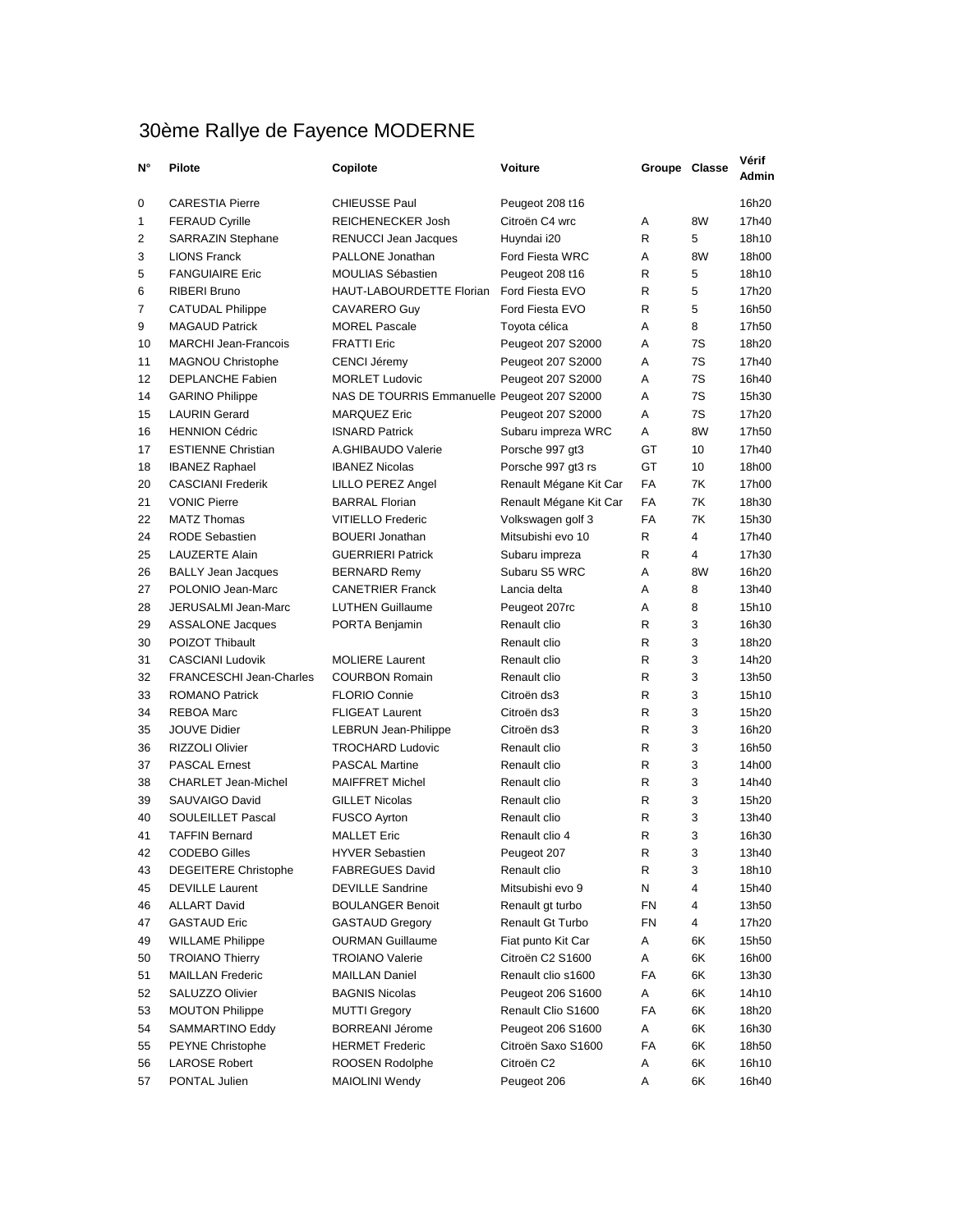| 58  | <b>BAILLON Florian</b>          | BAILLON Alain                 | Peugeot 206           | Α     | 6K             | 15h10 |
|-----|---------------------------------|-------------------------------|-----------------------|-------|----------------|-------|
| 59  | <b>GIANATI Frederic</b>         | ROBERT Cornelia               | Peugeot 206           | Α     | 6K             | 18h20 |
| 61  | <b>VATANEN Max</b>              |                               | Ford fiesta           | R     | 2              | 18h10 |
| 62  | <b>FRANCESCHI Jean Baptiste</b> | <b>SALMON Valentin</b>        | Peugeot 208           | R     | 2              | 13h50 |
| 63  | <b>AUTIERO Matthieu</b>         | <b>ANDREU Axel</b>            | Peugeot 208           | R     | 2              | 15h00 |
| 64  | <b>GONON Georges</b>            | <b>GONON Valerie</b>          | Renault twingo        | R     | 2              | 13h30 |
| 65  | <b>FORTUNATO Frederic</b>       | <b>NETO Lionel</b>            | Citroën c2            | R     | 2              | 15h20 |
| 66  | <b>BARACCANI Enzo</b>           | <b>CANOVAS Julie</b>          | Citroën C2            | R     | 2              | 18h00 |
| 67  | PERRIMOND Clemend               | <b>PEREZ Arthur</b>           | Peugeot 208           | R     | 2              | 17h50 |
| 68  | <b>REBARDO Eric</b>             | <b>BRUN Ludovic</b>           | Opel adam             | R     | 2              | 15h40 |
| 69  | <b>GABEREL Nicolas</b>          | <b>VILANOVA Teddy</b>         | Peugeot 208           | R     | $\overline{2}$ | 17h30 |
| 70  | <b>MONGE Christopher</b>        |                               | Citroën C2            | R     | $\overline{2}$ | 18h30 |
| 71  | <b>FRANCONIERI Alphonse</b>     | <b>FRANCONIERI Christophe</b> | Citroën C2            | R     | $\overline{2}$ | 14h20 |
| 72  | <b>BOIS Philippe</b>            | <b>RIERA Cyril</b>            | Citroën C2            | R     | 2              | 14h00 |
| 73  | <b>BOTTASSO Franck</b>          | <b>TORELLI Frederic</b>       | Renault twingo        | R     | 2              | 14h50 |
| 74  | <b>MULLINGHAUSEN Anthony</b>    |                               | Peugeot 206           | FA    | $\overline{7}$ | 18h30 |
| 75  | <b>CALCAGNO Xavier</b>          | <b>GIRAUD Anthony</b>         | Renault clio          | FA    | $\overline{7}$ | 17h10 |
| 76  | <b>MASSIERA Thierry</b>         | <b>FONTENY Olivier</b>        | Renault clio          | FA    | $\overline{7}$ | 18h20 |
| 78  | VIANO Alain                     | <b>MAIANO Marc</b>            | Peugeot 206 Maxi      | F2000 | 14             | 14h10 |
| 79  | RAGNI Michael                   | LIAUTAUD Maeva                | Renault clio Maxi     | F2000 | 14             | 14h40 |
| 80  | PISTACHI Luc                    | <b>AUTHIER Laetitia</b>       | BMW compact ws        | F2000 | 14             | 14h20 |
| 81  | PERRUSSEL Mikael                | <b>LIGIER Vanessa</b>         | <b>BMW</b> compact    | F2000 | 14             | 14h40 |
| 82  | <b>BRILLI Jacques</b>           | DAVAREND Christophe           | Renault clio 3 Maxi   | F2000 | 14             | 15h40 |
| 83  | <b>ANDRE Jean-Philippe</b>      | <b>BURRIO Lucas</b>           | Peugeot 206 Maxi      | F2000 | 14             | 16h00 |
| 84  | <b>LATELLA Alexandre</b>        | <b>BERCHIO Caroline</b>       | Peugeot 205 Maxi      | F2000 | 14             | 14h50 |
| 85  | <b>REGHESSA Daniel</b>          | SIROTTI Kevin                 | Renault clio          | F2000 | 14             | 15h50 |
| 86  | <b>VIOLI Mickael</b>            | <b>VIOLI Corine</b>           | Peugeot 205           | F2000 | 14             | 16h10 |
| 87  | <b>BACCHETTI David</b>          | ROUX Jean-Roger               | Renault clio          | F2000 | 14             | 17h00 |
| 88  | <b>MARIO Maxime</b>             | <b>GUIGOU Pierre</b>          | Renault clio          | F2000 | 14             | 15h00 |
| 89  | <b>SALUZZO Patrick</b>          | VAZZANA Emmanuel              | Peugeot 206 Maxi      | F2000 | 14             | 14h00 |
| 90  | <b>JACQ Wilfried</b>            | <b>SLIZ Karine</b>            | Peugeot 205           | F2000 | 14             | 16h20 |
| 91  | <b>BODRERO Bastien</b>          | <b>MARTIN Kevin</b>           | Peugeot 205           | F2000 | 14             | 16h00 |
| 92  | JULIEN Francis                  | <b>DEPIS Cyril</b>            | Peugeot 309           | F2000 | 14             | 17h10 |
| 93  | <b>AYMARD Eric</b>              | <b>BONETTO Axel</b>           | Peugeot 205           | F2000 | 14             | 15h00 |
| 94  | ROLLAND Yan                     | <b>REMY Sonia</b>             | Peugeot 206           | F2000 | 14             | 14h50 |
| 95  | <b>BALDECCHI Eric</b>           | <b>GORDA Clement</b>          | Renault clio          | F2000 | 14             | 14H50 |
| 96  | <b>SARRAZIN Michel</b>          | <b>SARRAZIN Elisabeth</b>     | Renault clio          | F2000 | 14             | 13h30 |
| 97  | <b>GIGNOUX Bastien</b>          | <b>BRESSI Mickael</b>         | Renault clio          | F2000 | 14             | 13h50 |
| 98  | GIORDANO Jean-Claude            | <b>AMAVET Thierry</b>         | Renault megane        | F2000 | 14             | 15h50 |
| 99  | UGHETTO Didier                  | <b>BARBIERI Olivier</b>       | Volkswagen golf mk2   | F2000 | 14             | 16h50 |
| 100 | <b>FELIX Jean-Marc</b>          | <b>GRELAUD Nicolas</b>        | Peugeot 309           | F2000 | 14             | 17h20 |
| 101 | <b>FLATTOT Patrick</b>          | <b>CHEVALLIER Pierre</b>      | Renault megane        | F2000 | 14             | 14h30 |
| 102 | <b>DESPAX Pierre</b>            | <b>BONAL Elodie</b>           | Peugeot 309           | F2000 | 14             | 13h40 |
| 103 | RENAUT Raphael                  | <b>RENAUT Michel</b>          | Peugeot 206           | F2000 | 14             | 14h20 |
| 104 | <b>PULIMENI Jeremie</b>         | <b>PAVESE Nicolas</b>         | Renault megane        | F2000 | 14             | 18h30 |
| 106 | <b>MELLAN Patrice</b>           | <b>MELLAN Cedric</b>          | Renault clio ragnotti | FN    | 3              | 16h10 |
| 107 | <b>DELAPLANCHE Vincent</b>      | LARROQUE Michael              | Renault clio          | N     | 3              | 15h30 |
| 109 | REYNAUD J-J Marie               | <b>MANEN Christian</b>        | Lotus elise           | GT    | 9              | 13h40 |
| 110 | KOLBE Maxime                    | <b>KOLBE Julien</b>           | Citroën saxo          | FA    | 6              | 14h30 |
| 111 | <b>BARBERO Laurent</b>          | <b>ZEPU Didier</b>            | Honda civic           | F2000 | 13             | 17h30 |
| 112 | <b>AUTIERO Eric</b>             | <b>MACAGNO Nicolas</b>        | Citroën saxo          | F2000 | 13             | 15h00 |
| 113 | <b>FREYSSINET Serge</b>         | <b>BOTRINI Julien</b>         | Citroën saxo          | F2000 | 13             | 15h10 |
| 114 | <b>KADRY Yanis</b>              | SIRVINS Thomas                | Citroën saxo          | F2000 | 13             | 14h30 |
| 115 | <b>GUILLION Jean Marc</b>       | LEDUBY Morgan                 | Renault clio          | F2000 | 14             | 13h50 |
| 116 | MICHEL Jason                    | <b>BADINA Jordan</b>          | Peugeot 205           | F2000 | 13             | 14h10 |
| 117 | <b>FIZET Anthony</b>            | <b>SILVY Marion</b>           | Peugeot 205           | F2000 | 13             | 14h00 |
|     |                                 |                               |                       |       |                |       |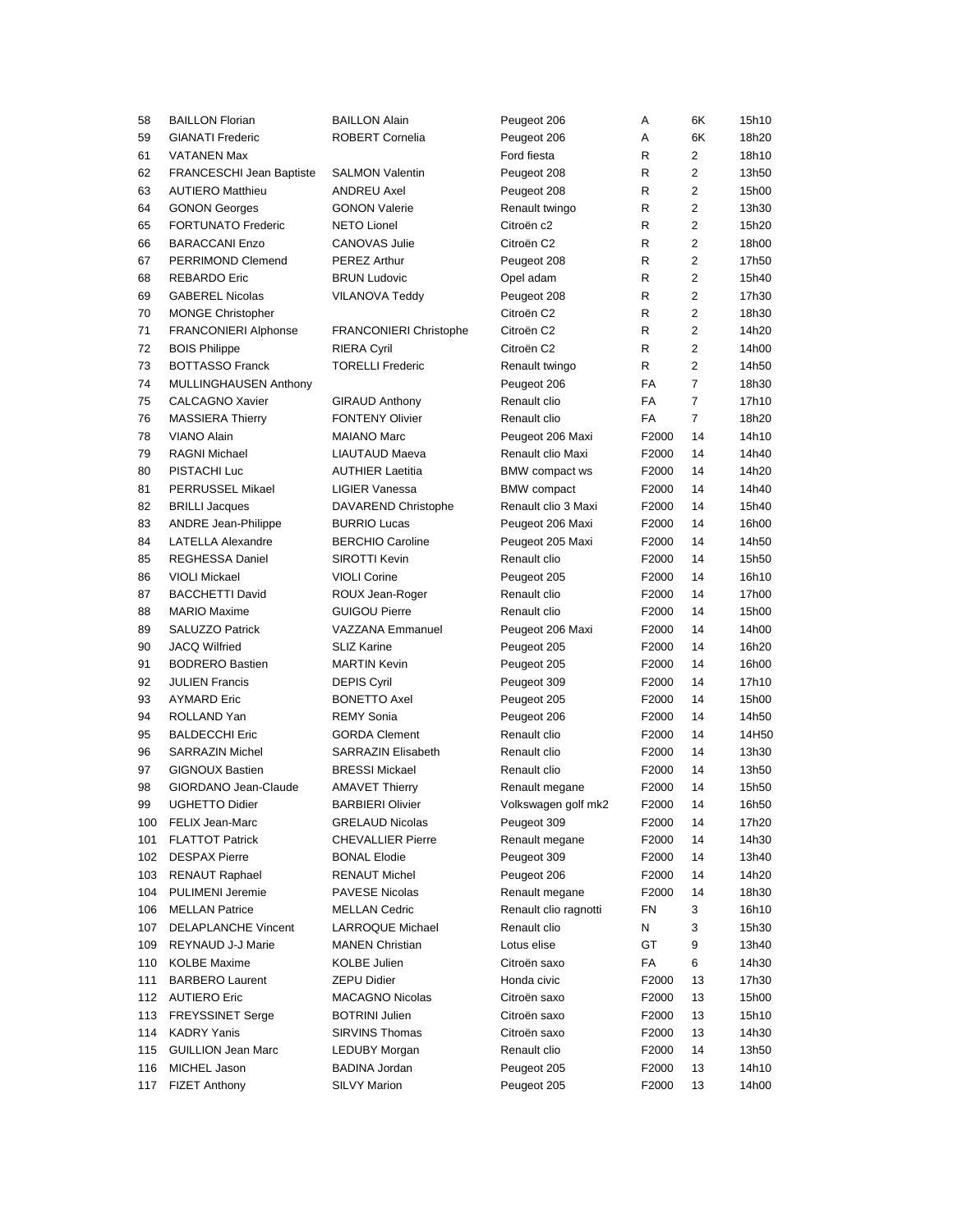| 118 | MACE Jean-David            | <b>MAMBRUCCHI Morgane</b>   | Peugeot 205      | F2000     | 13             | 14h10 |
|-----|----------------------------|-----------------------------|------------------|-----------|----------------|-------|
| 119 | <b>GARCIN Jean-Bernard</b> | <b>GARCIN Charline</b>      | Citroën saxo     | F2000     | 13             | 16h00 |
| 121 | JOYEUX Jerome              | <b>BERNARDI Lea</b>         | Peugeot 106      | FA        | 5              | 17h00 |
| 122 | <b>DORNIER Olivier</b>     | <b>BERRA Enzo</b>           | Renault twingo   | R         | 1              | 16h50 |
| 124 | <b>GREGOIRE Gabriel</b>    | <b>MARTIN Baptiste</b>      | Citroën saxo     | <b>FN</b> | 2              | 18h10 |
| 125 | <b>VUILLEMIN Eric</b>      | <b>VUILLEMIN Veronique</b>  | Citroën saxo     | <b>FN</b> | 2              | 13h30 |
| 126 | VIANO Allison              | CHOL Cécilia                | Citroën saxo     | <b>FN</b> | 2              | 14h10 |
| 127 | RIDEZ-ECK Roxanne          | <b>MARTINI Maxime</b>       | Peugeot 106      | N         | $\overline{2}$ | 18h00 |
| 128 | <b>VONIC Anthony</b>       | <b>CAUVIN Anne Marie</b>    | Peugeot 106      | <b>FN</b> | 2              | 17h50 |
| 129 | <b>FLORES Sebastien</b>    | <b>BONIFACE Nicolas</b>     | Peugeot 106      | FN        | $\overline{2}$ | 16h30 |
| 130 | <b>GUIOL Patrick</b>       | <b>GUIOL Carole</b>         | Peugeot 106      | <b>FN</b> | 2              | 13h30 |
| 131 | <b>AVALLE Thierry</b>      | <b>CASTELLAN Guillaume</b>  | Peugeot 106      | FN        | $\overline{2}$ | 18h50 |
| 132 | <b>ADRAGNA Mickael</b>     | <b>COURRON Aimé</b>         | Peugeot 106      | N         | $\overline{2}$ | 17h10 |
| 133 | LEYDET-PLAUCHU Romain      | <b>BARBERIS Romain</b>      | Peugeot 106      | <b>FN</b> | $\overline{2}$ | 16h40 |
| 135 | <b>JOUHAUD Nicolas</b>     | <b>HEURA Marion</b>         | Honda civic      | N         | 2S             | 15h40 |
| 137 | <b>ABRIL Stephane</b>      | <b>SEMERIA Sandrine</b>     | Peugeot 205      | F2000     | 12             | 17h10 |
| 138 | CHOL Jean-Michel           | <b>CHOL Christel</b>        | Simca rallye 3   | F2000     | 12             | 14h40 |
| 139 | <b>FULCONIS Jean-Marc</b>  | <b>FULCONIS Maxime</b>      | Peugeot 205      | F2000     | 12             | 17h00 |
| 140 | <b>FORNARA Lionel</b>      | DELPY Tony                  | Citroën ax sport | F2000     | 12             | 18h50 |
| 141 | <b>BALLOT Jean-Jacques</b> | <b>MILON Steven</b>         | Peugeot 106      | F2000     | 12             | 16h40 |
| 142 | <b>CAMPISANO Anthony</b>   | <b>CHAIX Mylene</b>         | Talbot samba     | F2000     | 12             | 16h10 |
| 143 | NIETO Fabien               | <b>WAWRZINCZYK Floriane</b> | Citroën ax       | F2000     | 12             | 17h30 |
| 144 | <b>SALVAN Andre</b>        | <b>SALVAN Remy</b>          | Peugeot 205      | F2000     | 12             | 15h20 |
| 145 | <b>MARGARIA Michael</b>    | <b>BRAIDA Jerome</b>        | Peugeot 106      | N         | 1              | 15h50 |
| 146 | <b>MALABRY Jerome</b>      | <b>FRANI</b> Jacques        | Citroën ax       | <b>FN</b> | 1              | 14h30 |
| 147 | SPIEZ Josian               | <b>MINOU Sebastien</b>      | Peugeot 106      | <b>FN</b> | 1              | 15h30 |
|     |                            |                             |                  |           |                |       |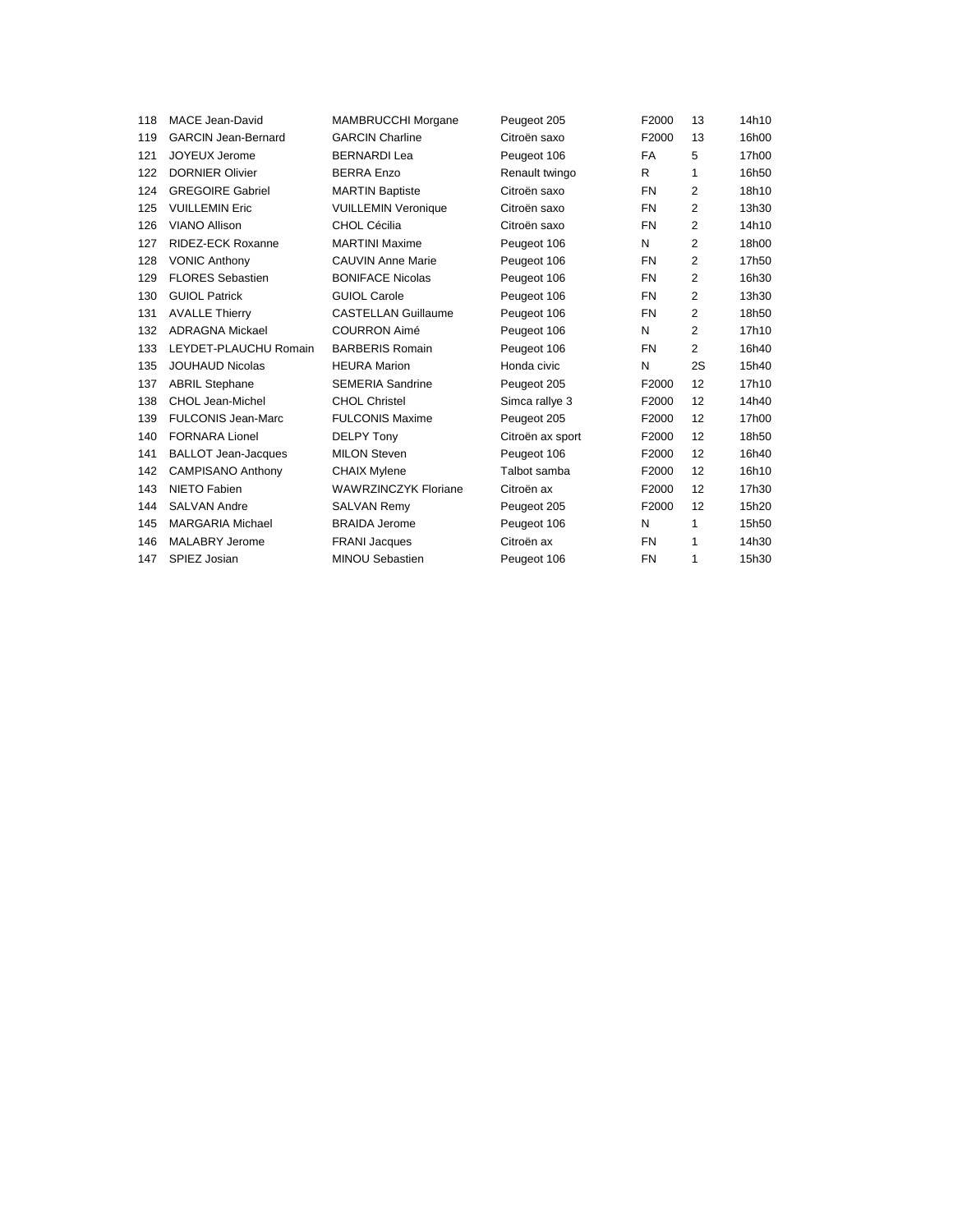## Rallye de Fayence VHC

| $N^{\circ}$ | <b>Pilote</b>                | Copilote                       | <b>Voiture</b>               |                 | <b>Grou Clas</b> | Vérif<br>Admin |
|-------------|------------------------------|--------------------------------|------------------------------|-----------------|------------------|----------------|
| 150         | <b>VAISON Christophe</b>     | <b>DUFFOUR Pascal</b>          | Lancia 037                   | BJ <sub>1</sub> | D <sub>3</sub>   | 15h10          |
| 151         | <b>CAZEAU</b> Serge          | <b>XX</b>                      | Lancia 037                   | $\overline{4}$  | A4               | 16h40          |
| 152         | <b>ROUX Frederic</b>         | <b>TOSI Nicolas</b>            | Volkswagen golf              | 2               | A <sub>2</sub>   | 17h00          |
| 153         | <b>GIRAUDO Gilles</b>        | <b>GIRAUDO Laurene</b>         | Opel kadett                  | $\overline{2}$  | A2               | 17h10          |
| 154         | <b>SALMON Christian</b>      | <b>BILLAUD Anne</b>            | Opel ascona 400              | BJ <sub>1</sub> | D <sub>4</sub>   | 15h30          |
| 155         | <b>MARINO Bernard</b>        | <b>RE</b> Christian            | Renault r11 turbo            | 3               | B <sub>3</sub>   | 14h50          |
| 156         | <b>RAMPON Pierre-Antoine</b> | <b>ARTZNER Melodie</b>         | Ford escort rs               | 4               | A <sub>5</sub>   | 15h20          |
| 157         | <b>RAIBAUT Florent</b>       | <b>CAPANA Mickael</b>          | Porsche 911 carrera          | $\overline{4}$  | A1               | 15h00          |
| 158         | <b>DUROSNE Michel</b>        | <b>DUROSNE Bruno</b>           | Alfa Roméo gtv6              | 2               | C <sub>4</sub>   | 14h30          |
| 159         | <b>BAZE Pierre</b>           | ONNO Anne                      | Porsche 911 sc               | 4               | A4               | 14h40          |
| 160         | <b>DAVID Philippe</b>        | <b>THERRY Patrick</b>          | Alfa Roméo alfetta           | 2               | A2               | 16h00          |
| 161         | <b>BOMPAR Claude</b>         | <b>GADET Nadine</b>            | Ford mk2                     | 2               | A2               | 16h30          |
| 162         | <b>GENDRE Michel</b>         | <b>GERMAIN Magali</b>          | Ford sierra                  | 2               | A2               | 17h40          |
| 163         | PEYRE Jean Christophe        | <b>SZYS Solenne</b>            | Ford sierra                  | 2               | A2               | 17h50          |
| 164         | <b>MARIE Jacques</b>         | <b>BOUVIER Philippe</b>        | Triumph tr7v8                | $\overline{4}$  | A4               | 16h20          |
| 165         | <b>JAIME Pierre</b>          | <b>HERMELLIN Jerome</b>        | BMW M3                       | $\overline{4}$  | A4               | 17h20          |
| 166         | <b>FRANCOIS Jean-Pierre</b>  | <b>GAMERRE Jean-Louis</b>      | Porsche 930 turbo            | 4               | C <sub>8</sub>   | 17h30          |
| 167         | <b>KLEROUS Daniel</b>        | <b>BARACCANI Christiane</b>    | Porsche 911                  | 4               | A4               | 16h40          |
| 168         | <b>LUINO Daniel</b>          | PELISSERO Jean-Paul            | Porsche 911                  | 4               | C <sub>8</sub>   | 14h00          |
| 169         | <b>JEHLEN Philippe</b>       | <b>FERRARI Lara</b>            | Lancia stratos               | 4               | A4               | 16h50          |
| 170         | <b>ABBATTISTA Daniel</b>     | <b>ABRIL-ABBATTISTA Fabien</b> | Opel kadett gte              | <b>CLA</b>      | $\mathbf 0$      | 18h00          |
| 171         | <b>FABIANELLI Eric</b>       | <b>FABIANELLI Julien</b>       | Simca rallye 2               | $\overline{2}$  | C <sub>3</sub>   | 13h40          |
| 172         | <b>EGEA</b> Serge            | <b>EGEA Fanny</b>              | Renault r5 alpine            | $\overline{2}$  | A2               | 16h30          |
| 173         | <b>SAPOLIN Turian</b>        | <b>SALON Christophe</b>        | Renault alpine               | $\overline{2}$  | A2               | 15h40          |
| 174         | <b>GARE</b> Serge            | <b>GARE Sabine</b>             | Renault 5 Alpine             | $\overline{2}$  | A2               | 17h30          |
| 175         | <b>FARGIER Victor</b>        | <b>MARANINCHI Gilles</b>       | Volkswagen golf 1            | <b>CLA</b>      | $\mathbf 0$      | 15h50          |
| 176         | <b>LAZARE Bernard</b>        | VAN HOGE Jennifer              | Porsche 911                  | $\overline{2}$  | A2               | 16h50          |
| 177         | <b>TROUET Richard</b>        | <b>BURLOT Claudy</b>           | Alfa Roméo coupe berton 2000 | $\overline{2}$  | <b>B4</b>        | 14h20          |
| 178         | <b>AUREGLIA Marcel</b>       | <b>DUHAMEL Benjamin</b>        | Mini cooper s                | $\overline{2}$  | A <sub>2</sub>   | 16h10          |